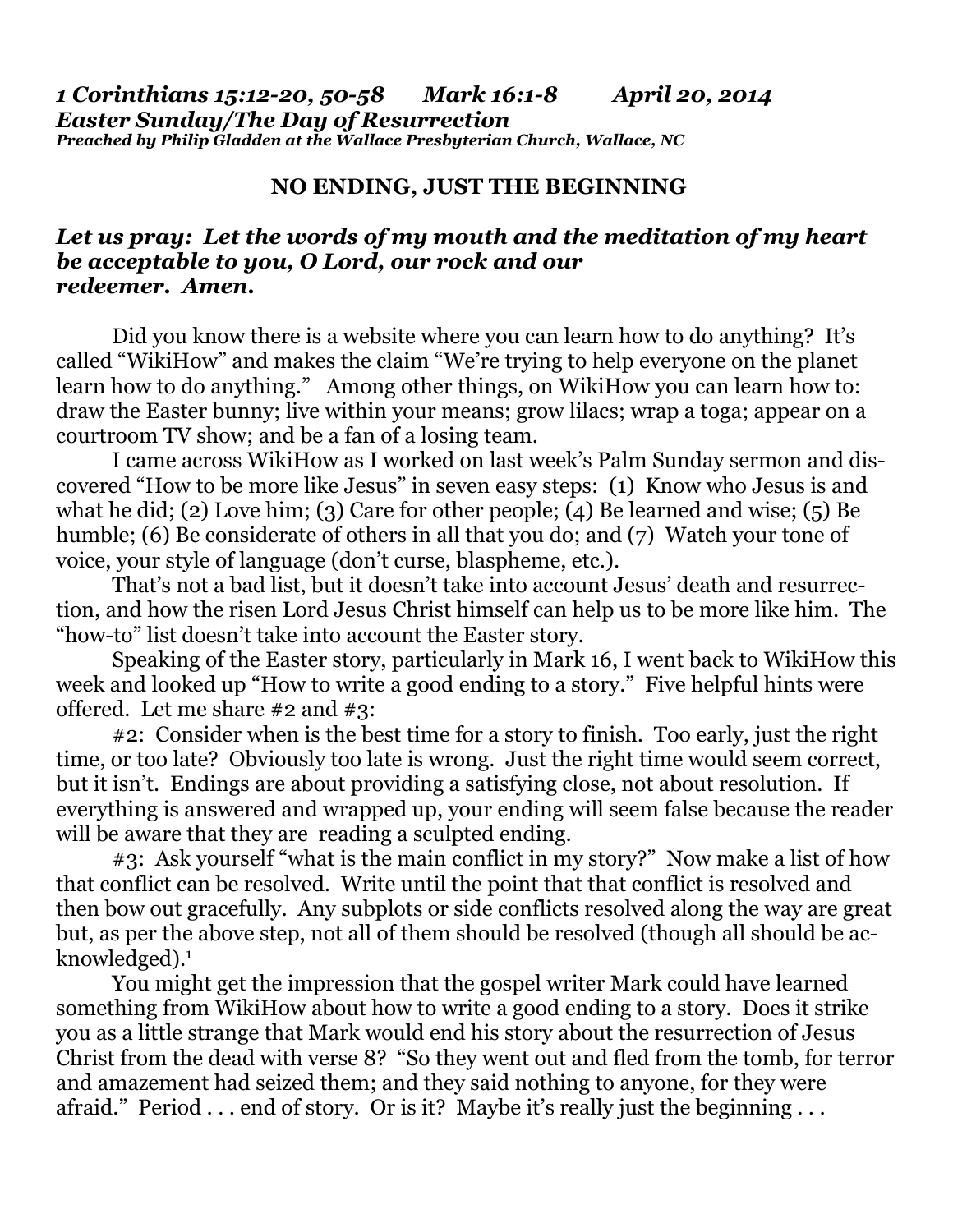Donald Juel was a beloved New Testament professor at Princeton Theological Seminary. In his commentary on the gospel of Mark, Dr. Juel tells about one of his seminary students who decided to memorize the entire gospel of Mark and present it in a dramatic monologue, theater-style, before a live audience. The student studied the different endings of the gospel of Mark (your Bible probably has some additional verses with headings such as "The Shorter Ending of Mark" and "The Longer Ending of Mark"). He decided to end his one-man monologue at Mark 16:8.

 At the end of his first performance, when the student said, "and they said nothing to anyone, for they were afraid," he stood awkwardly before the audience. The audience seemed to be waiting for him to say something else, for some type of closure to the story. Finally, the student said, "Amen!" and left the stage. The audience gave him a rousing round of applause.

 But the student wasn't satisfied with his performance. He felt adding the "Amen!" at the end had somehow betrayed the meaning and style of Mark's gospel. At the end of his next performance, he finished with the words "and they said nothing to anyone, for they were afraid," waited a few seconds, then walked off the stage in silence. In his commentary, Dr. Juel wrote, "The discomfort and uncertainty within the audience were obvious, and as people exited the buzz of conversation was dominated by the experience of the nonending."2

Matthew has the Great Commission at the end of his Easter story, when Jesus meets his disciples on the mountain in Galilee and sends them out on their mission to baptize and teach. Luke tells us about Cleopas and his traveling companion meeting the stranger on the road to Emmaus, and realizing it was the risen Jesus when he broke bread with them at the table. John tells us about the risen Jesus appearing to Thomas and the other disciples and about Jesus fixing breakfast on the beach for Peter and the disciples who had been fishing all night.

 Mark's gospel, on the other hand, seems to end, not with a BANG! but with a "whimper." His Easter story literally ends with a little three-word Greek word that is pronounced "gar." It's a conjunction that means something like "for" or "because of." Greek word order is different from our English word order, so Mark's conjunction "for" is the last word in his story. Nevertheless, the last words in the Easter story we heard read this morning are "for they were afraid."

 Mark didn't really need to use WikiHow, because he apparently already knew about Step #2: "Endings are about providing a satisfying close, not about resolution. If everything is answered and wrapped up, your ending will seem false because the reader will be aware that they are reading a sculpted ending." It's as if Mark's gospel story has no ending, just the beginning. All the way back at chapter one, verse one, Mark tells us: "The *beginning* of the good news of Jesus Christ, the Son of God." If Mark had nicely and neatly rounded off his Easter story and tied up all of the loose ends, his ending might have seemed false to us, at the very worst. At the very least, we might hear the sculpted ending and think, "That was a nice story from the past. Let's go home now and enjoy our Easter ham."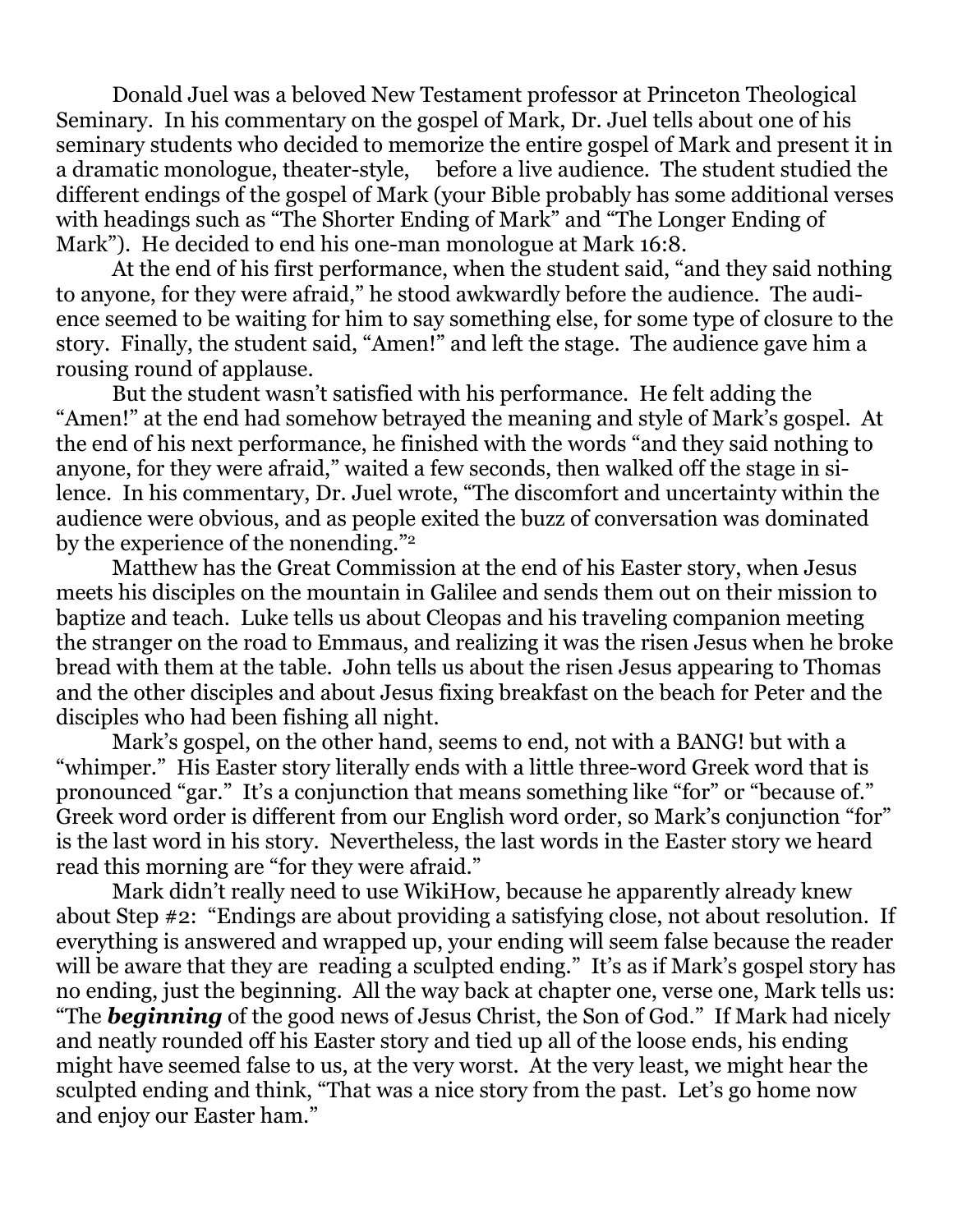Mark's Easter story won't let us get off so easily. The open-ended nature of his story confronts us with the question, "What are you going to do with what you've heard?" We weren't there at the empty tomb with Mary Magdalene, Mary the mother of James, and Salome that first Easter Sunday morning. But, thanks to Mark's storytelling skills, we get to hear with the three women what the young man dressed in a white robe (it has to be an angel of the Lord) says: "Do not be alarmed; you are looking for Jesus of Nazareth, who was crucified. He has been raised; he is not here. Look, there is the place they laid him. But go, tell his disciples and Peter that he is going ahead of you to Galilee; there you will see him, just as he told you." (Mark 16:6-7)

 On this Easter Sunday 2014, do we believe that "Jesus of Nazareth, who was crucified . . . has been raised"? Are we willing to go to Galilee and meet the risen Lord, wherever Galilee may be for you and me? Are we willing to be a part of the story of the good news of Jesus Christ that has a beginning but is not yet finished?

 Another New Testament scholar writes about the young man's message to the women, "He has risen, he is not here": "The message brings dramatic reversal to a tragic narrative which had seemed to end in the abandonment and death of the Son of God. The tragedy is stood on its head … The crucifixion had seemed to end the story but did not. The resurrection does not really do so, either. Resurrection-with-appearances would bring closure . . . Mark's ending is no end; only the reader can bring closure. . . 'He is going before you . . . there you will see him.' This possibility and this promise makes of Mark the Gospel of expectations still unfulfilled and of a future beyond our control."3

Surely you came to Easter worship this morning fully expecting to hear the story about the women at the empty tomb just as the sun was rising on the first day of the week. Maybe you didn't know which gospel story you would hear (Matthew, Mark, Luke, or John), but wouldn't you have been surprised if you had *not* heard one of the four stories?

 Maybe you came to Easter worship this morning, expecting to hear the gospel story *one more time* (how many times have you heard it?), but not really expecting to hear anything new in the story. Christ is risen! He is risen, indeed! Amen. Let's go home. Or, let's go back to the ways things have always been. Or, what choice do we have but to go back to the way things have always been? Is the story of your life and my life over?

 The Easter story says "NO!" Mary Magdalene, Mary the mother of James, and Salome went to the tomb that Sunday morning, expecting things to be the way they expected them to be. They didn't go there for an early Easter Sunrise Service. They didn't go to the tomb to put pretty flowers in a cross in the corner of the garden. They didn't go to the garden to shout "Alleluia! Jesus Christ is risen today!" No, Mary Magdalene, Mary the mother of James, and Salome went and bought aromatic spices so they could anoint the dead body of Jesus. They went to the tomb to do their loving duty to their friend, but they thought the story was finished, the book closed on Jesus' life and love and promise.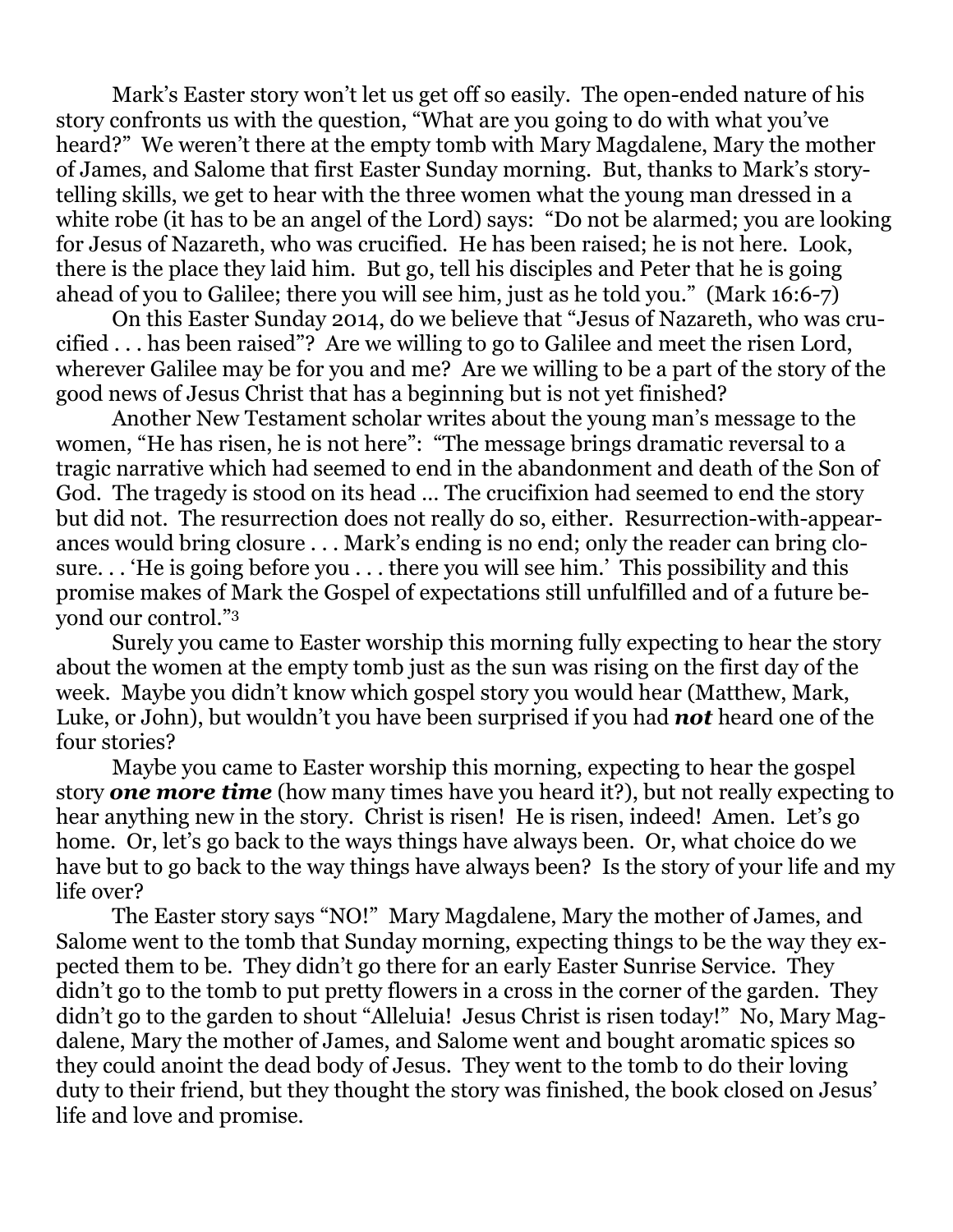Is that how life looks to you this morning? The story is finished, the book is closed? That there is nothing more to be said? What situations are you struggling with in life this Easter morning that make you feel as if there is no future? No good ending to the story?

 The Easter message — "He has been raised, he is not here . . . he is going ahead of you" — means the story didn't end on the cross on Friday afternoon or even at the empty tomb on Sunday morning. "He is not *here*

. . . he is going ahead of you." The Easter message — "He has been raised, he is not here . . . he is going ahead of you" means our stories aren't finished yet, either. In the resurrection of Jesus Christ from the dead, God calls us to be a part of his ongoing story of grace and love and new life and compassion and hope.

 As we Christians have made our way through Holy Week, Jews around the world have been observing the Passover, which began at sundown on April 14. According to biblical tradition and directions, Jewish families gather at the table to remember how God led his people out of slavery in Egypt. The youngest child at the table asks, "Why is this night of Passover different from all other nights of the year?" The other family members answer the question by telling the story of the Exodus — *their* story: "*We*  were Pharaoh's slaves in Egypt, but the Lord brought *us* out of Egypt with a mighty hand." The Passover story is not just a tale from the past. The Passover story continues to be written and lived until this very day.

 We might ask, "Why is this Sunday morning of Easter different from all other Sundays of the year?" The answer is, "We were sin's slaves, but the Lord brought us out of death with a mighty hand, through the resurrection of Jesus Christ from the dead." The Easter story is not just a story from the past. The Easter story continues to be written and lived until this very day.

 The Greatest Story Ever Told is still being told and written. Won't you help tell and write the Easter story, not just today, but every day? Who knows what the great Author of Life has in mind for us?

We do know this. Easter is no ending, just the beginning.

## *Let us pray: (a prayer from the Church of Scotland)*

 *Gracious God, touch us all again this day with the grace of Christ's rising. Give us new lives for old, new spirits, new faith, new commitment, in place of all that has grown tired and stale and dead in our lives. So may we rise and go from here, to whatever awaits, in joy, and trust. In the name of Jesus Christ we pray. Amen.* 

**NOTES** 

[1www.wikihow.com/Write-a-](http://1www.wikihow.com/Write-a)Good-Ending-to-a-Story